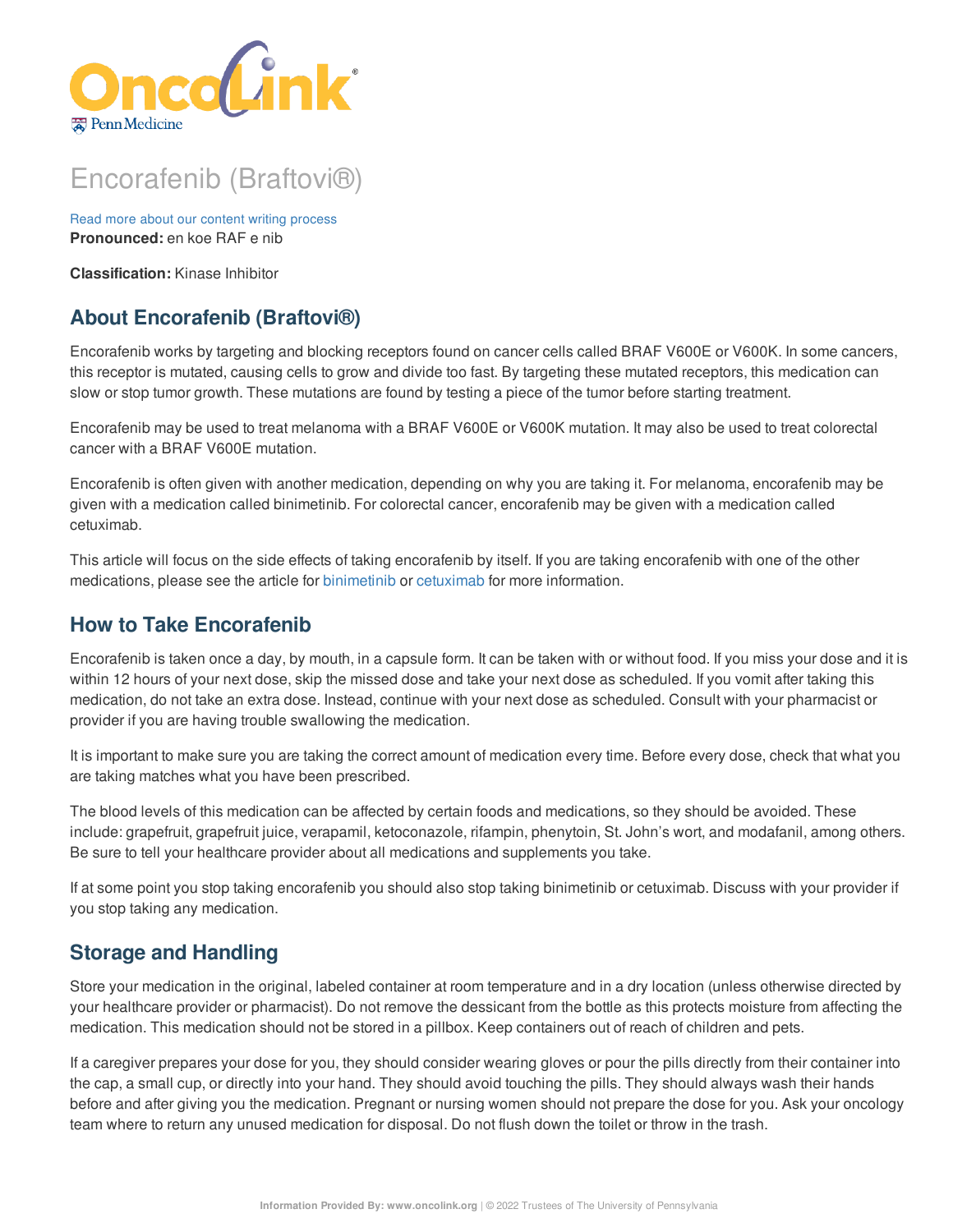## **Where do I get this medication?**

Encorafenib is available through select specialty pharmacies. Your oncology team will work with your prescription drug plan to identify an in-network specialty pharmacy for distribution of this medication and shipment directly to your home.

### **Insurance Information**

This medication may be covered under your prescription drug plan. Patient assistance may be available to qualifying individuals depending upon prescription drug coverage. Co-pay cards, which reduce the patient co-pay responsibility for eligible commercially (non-government sponsored) insured patients, may also be available. Your care team can help you find these resources, if they are available.

### **Possible Side Effects of Encorafenib**

There are a number of things you can do to manage the side effects of encorafenib. Talk to your care team about these recommendations. They can help you decide what will work best for you. These are some of the most common or important side effects:

### **Skin Reactions**

This medication can cause skin issues such as hyperkeratosis (thickening of the skin), dry skin, itching and rash. Use an alcohol free moisturizer on your skin and lips; avoid moisturizers with perfumes or scents. Your oncology care team can recommend a topical medication if itching is bothersome. If your skin does crack or bleed, be sure to keep the area clean to avoid infection. Your care providers will frequently be checking your skin for any changes. It is important to notify your providers of any new or worsening changes to your skin.

### **Loss or Thinning of Scalp and Body Hair (Alopecia)**

Your hair may become thin, [brittle,](https://www.oncolink.org/chemo-printer/25967?theme=oncolink/support/side-effects/skin-hair-nail-side-effects/hair-loss-alopecia-from-chemotherapy) or may fall out. This typically begins two to three weeks after treatment starts. This hair loss can be all body hair, including pubic, underarm, legs/arms, eyelashes, and nose hairs. The use of scarves, wigs, hats and hairpieces may help. Hair generally starts to regrow soon after treatment is completed. Remember your hair helps keep you warm in cold weather, so a hat is particularly important in cold weather or to protect you from the sun.

### **Hand Foot Syndrome**

Hand foot [syndrome](https://www.oncolink.org/chemo-printer/25967?theme=oncolink/support/side-effects/skin-hair-nail-side-effects/hand-foot-syndrome) (HFS) is a skin reaction that appears on the palms of the hands and/or the soles of the feet, as a result of certain chemotherapy agents being absorbed by the skin cells. HFS can begin as a mild tingling, numbness, pins-and-needles feeling, redness or pain or swelling of the hands and/or feet. This can then progress to painful swelling, blistering or peeling skin that can interfere with your ability to do normal activities. Be sure to let your oncology team know right away if you notice these symptoms, as they may need to adjust the chemotherapy dose or take a break to allow the skin to heal. Some tips to help prevent HFS include:

- Keep hands and feet clean and dry.
- Avoid tight shoes or socks.
- Avoid activities that put pressure on the palms or soles for 1 week after treatment.
- Apply an alcohol-free moisturizer liberally and often. (Avoid moisturizers with perfumes or scents)
- Avoid very hot water for baths and showers.

#### **Fatigue**

[Fatigue](https://www.oncolink.org/chemo-printer/25967?theme=oncolink/support/side-effects/other-side-effects/fatigue-and-cancer/managing-fatigue) is very common during cancer treatment and is an overwhelming feeling of exhaustion that is not usually relieved by rest. While on cancer treatment, and for a period after, you may need to adjust your schedule to manage fatigue. Plan times to rest during the day and conserve energy for more important activities. Exercise can help combat fatigue; a simple daily walk with a friend can help. Talk to your healthcare team for helpful tips on dealing with this side effect.

### **Muscle or Joint Pain/Aches and Headache**

Your healthcare provider can recommend medications and other strategies to help relieve pain and to manage any swelling of joints.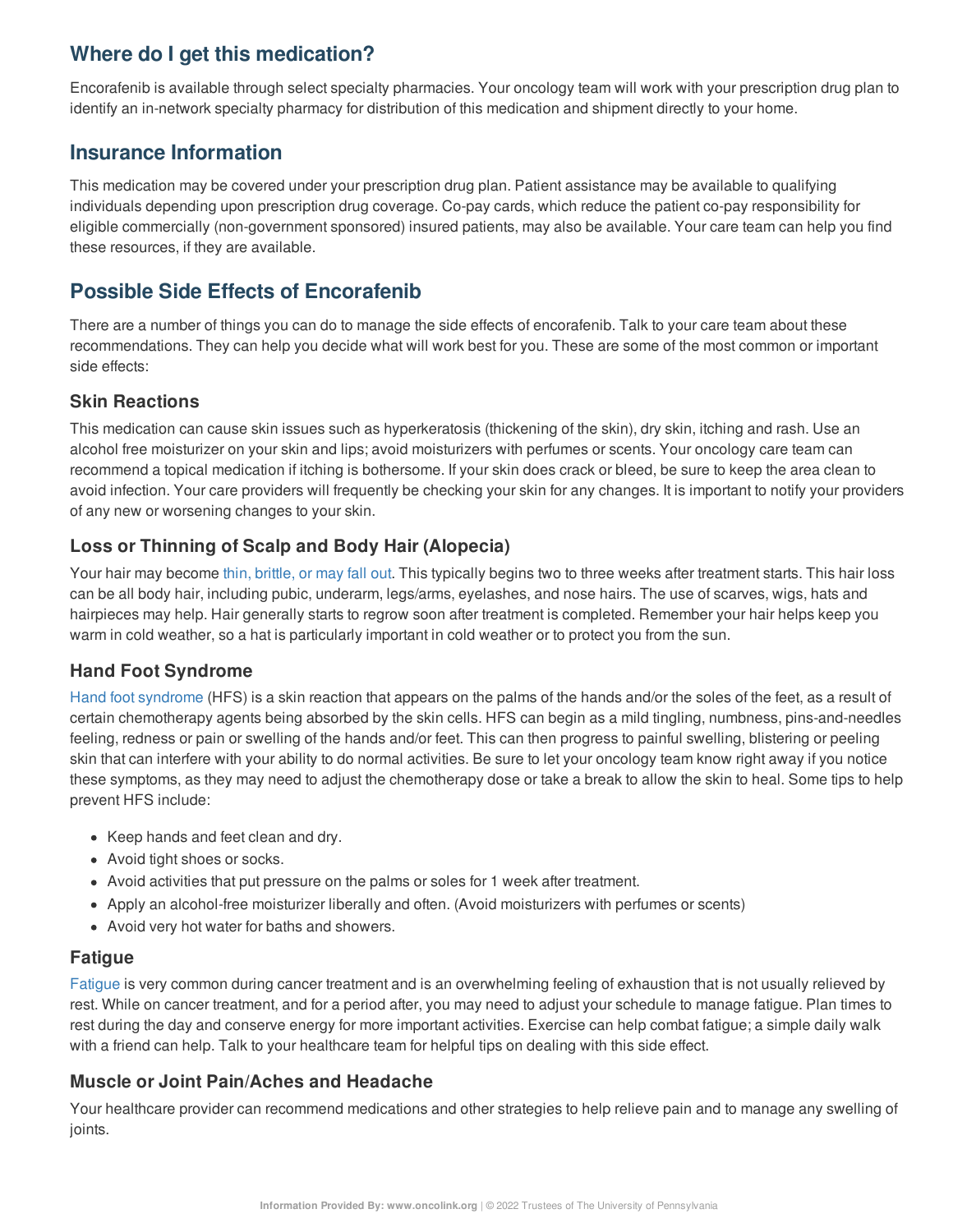### **Less common, but important side effects can include:**

- *Secondary Malignancies*: There is a risk of developing a new primary skin cancer due to treatment with this medication, which can occur during and/or many years after treatment. You will have frequent skin checks and you should report any new changes in your skin to your provider.
- *Bleeding*: This medication can cause abnormal, serious bleeding. You should contact your provider if you cough up blood or blood clots, if you vomit and it looks like coffee grounds, you have bleeding with bowel movements, or red or black, tar-like stools.
- *Eye Problems*: If you have any change in vision such as blurred vision, loss of vision, see colored dots or halos, have eye pain, swelling or redness, you should contact your care provider.
- *QT Prolongation*: This medication can cause slow or abnormal heartbeats or an abnormal heart rhythm called QT prolongation. Notify your oncology care team right away if you feel abnormal heartbeats or if you feel dizzy or faint.

### **Reproductive Concerns**

This medication may affect the reproductive system in men, resulting in sperm production becoming irregular or stopping permanently. You may want to consider sperm banking if you may wish to have a child in the future. Discuss these options with your oncology team.

Exposure of an unborn child to this medication could cause birth defects, so you should not become pregnant or father a child while on this medication. Effective non-hormonal birth control is necessary during treatment and for at least 2 weeks after treatment. This medication makes hormonal birth control methods ineffective, such as birth control pills, patches, implants, shots and IUDs. Even if your menstrual cycle stops or you believe you are not producing sperm, you could still be fertile and conceive. You should not breastfeed while taking this medication and for 2 weeks after stopping treatment.

# Cetuximab (Erbitux®)

Read more about our content writing [process](https://www.oncolink.org/chemo-printer/25967?theme=oncolink/about/content) **Pronounced:** se-TUX-i-mab

**Classification:** Monoclonal Antibody

# **About Cetuximab (Erbitux®)**

Monoclonal antibodies are created in a lab to attach to the targets found on specific types of cancer cells. The antibody "calls" the immune system to attack the cell it is attached to, resulting in the immune system killing the cell. These antibodies can work in different ways, including stimulating the immune system to kill the cell, blocking cell growth or other functions necessary for cell growth.

Cetuximab is a man-made version of a naturally occurring human/mouse antibody that inhibits the epidermal growth factor receptor (EGFR). The EGFR is a protein that is abnormally over-expressed in many cancers, and the inhibition of EGFR results in a decrease in tumor cell growth and decreased production of other factors responsible for metastasis (spreading of cancer). This medication treats both head and neck and colorectal cancer. The colorectal cancer needs to test positive for the k-ras wild type. Your cancer cells will be tested for this mutation.

# **How to Take Cetuximab**

Cetuximab is given through intravenous (IV, into a vein) infusion. The dose is based on your size and how often you receive the medication depends on which disease you are being treated for and what other treatments you are receiving. Before your first dose, you will be given a pre-medication such as diphenhydramine (Benadryl) to prevent an infusion reaction. Whether or not you receive pre-medications before subsequent doses will be at the discretion of your care team. Your dose may be changed if you have a reaction to the medication.

# **Possible Side Effects**

There are a number of things you can do to manage the side effects of cetuximab. Talk to your care team about these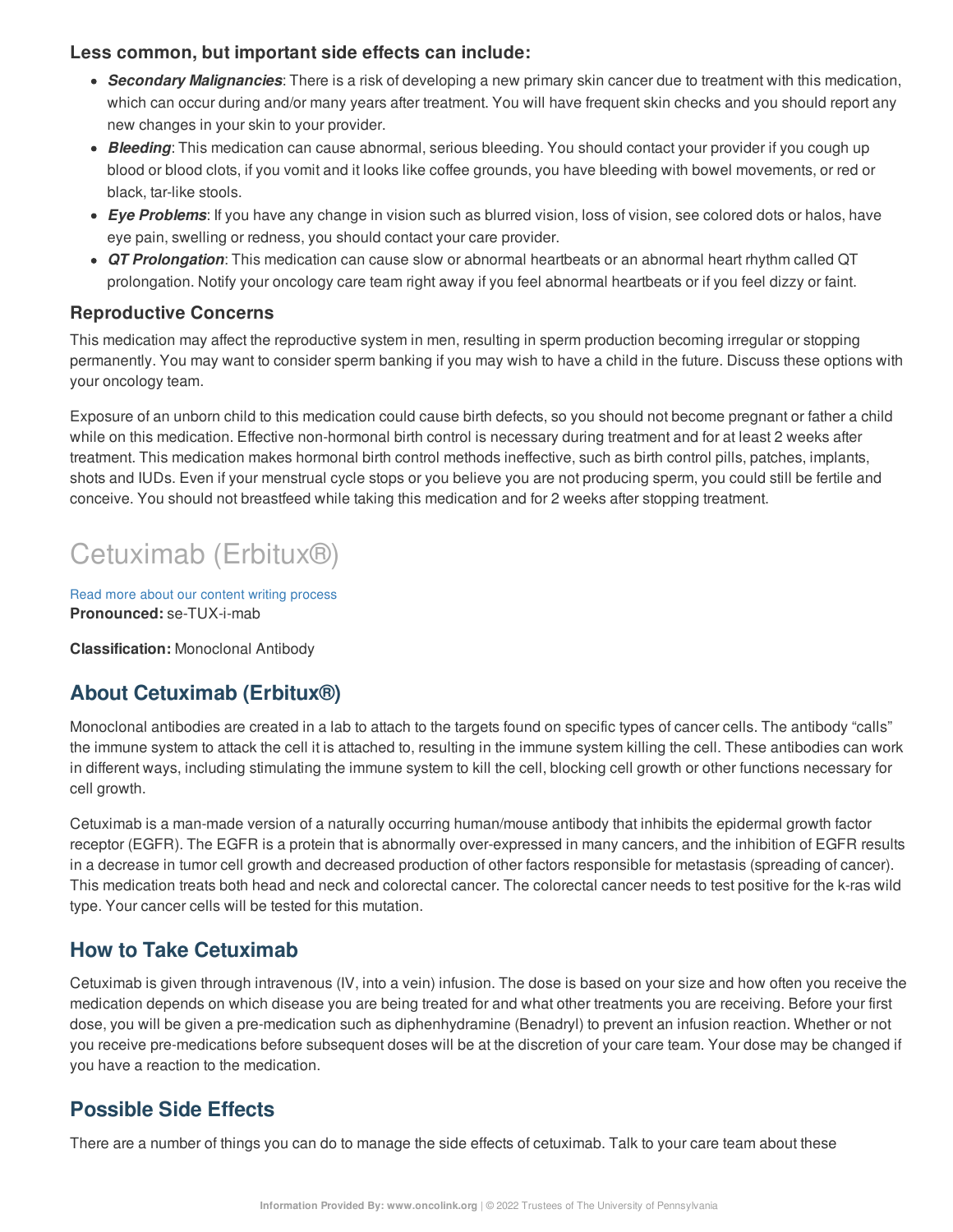recommendations. They can help you decide what will work best for you. These are some of the most common or important side effects:

### **Infusion Reaction**

Some patients will develop a reaction to the medication. This most commonly occurs with the first dose. Reactions can cause chills, fever, shortness of breath, difficulty breathing, hoarseness, itching, or low blood pressure. Tell your nurse right away if you experience any of these. You will be given medication prior to the infusion to help prevent this reaction. You will be monitored for at least 1 hour after the completion of your infusion.

### **Heart Problems**

Cetuximab can cause heart problems including cardiac arrest and heart attack. Patients with a prior history of coronary artery disease and/or receiving radiation therapy are at highest risk. Notify your healthcare team or go to the emergency room immediately if you experience chest pain, shortness of breath, or feel dizzy or faint.

### **Electrolyte Abnormalities**

This medication can impact the electrolyte levels in your blood; including magnesium, calcium, and potassium. This can even occur after the completion of treatment. Your healthcare team will monitor your electrolyte levels during treatment, and for at least 8 weeks following the completion of treatment.

### **Nail and Skin Changes**

Cetuximab has some unique nail and skin side effects that you may develop. Patients may develop a rash. While this rash may look like acne, it is not, and should not be treated with acne medications. The rash may appear red, swollen, crusty and dry, and feel sore. You may also develop very dry skin, which may crack, be itchy or become flaky or scaly. The rash may be the worst during the first few weeks of treatment but may continue until treatment is stopped. Tips for managing your skin include:

- Use a thick, alcohol-free emollient lotion or cream on your skin at least twice a day, including right after bathing.
- Sun exposure can worsen the rash. Use a sunscreen with an SPF of 30 or higher and wear a hat and sunglasses to protect your head and face from the sun.
- Bathe in cool or lukewarm water and pat your skin dry.
- Use soaps, lotions, and laundry detergents without alcohol, perfumes, or dyes.
- Wear gloves to wash dishes or do housework or gardening.
- Drink plenty of water and try not to scratch or rub your skin.
- Notify your healthcare team if you develop a rash as they may have management suggestions and/or prescribe a topical medication to apply to the rash or an oral medication.

While receiving cetuximab, you may develop an inflammation of the skin around the nail bed/cuticle areas of toes or fingers, which is called paronychia. It can appear red, swollen or pus filled. Nails may develop "ridges" in them or fall off. You may also develop cuts or cracks that look like small paper cuts in the skin on your toes, fingers or knuckles. These side effects may appear several months after starting treatment but can last for many months after treatment stops.

- Follow the same recommendations for your skin (above).
- Don't bite your nails or cuticles or cut the cuticles.
- Keep your fingernails and toenails clean and dry.
- You may use nail polish, but do not wear fake nails.
- Notify your doctor or nurse if any nails fall off or you develop any of these side effects or other skin abnormalities.

### **Sun Sensitivity**

This medication can make your skin more sensitive to the sun, which can result in severe sunburn or rash. Sun sensitivity can last even after chemotherapy is completed. Limit sun exposure while receiving this medication, and for two months following the last dose. Avoid the sun between 10-2pm, when it is strongest. Wear sunscreen (at least SPF 15) everyday; wear sunglasses, a hat, and long sleeves/pants to protect your skin and seek out shade whenever possible.

### **Fatigue**

[Fatigue](https://www.oncolink.org/chemo-printer/25967?theme=oncolink/support/side-effects/other-side-effects/fatigue-and-cancer/managing-fatigue) is very common during cancer treatment and is an overwhelming feeling of exhaustion that is not usually relieved by